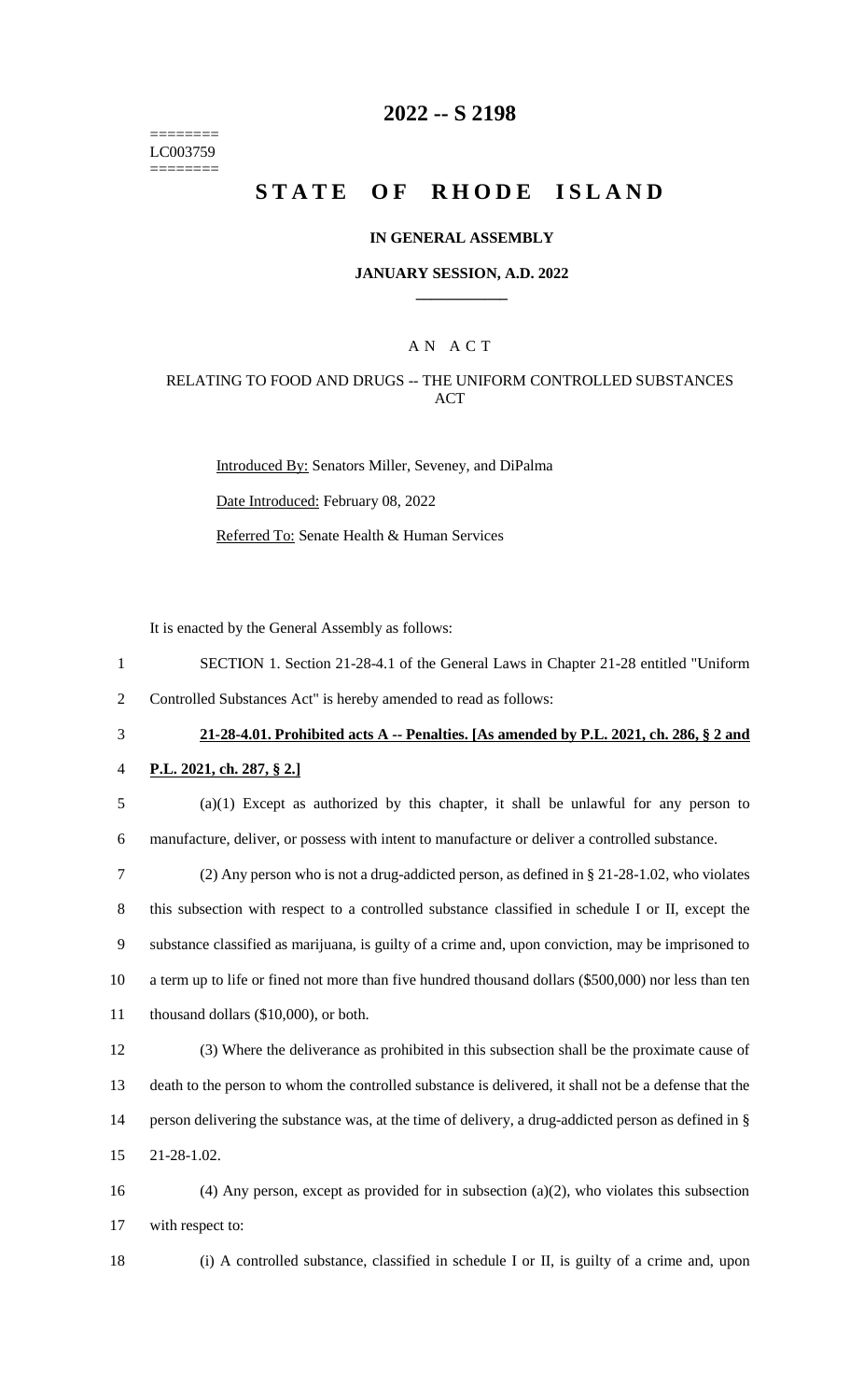conviction, may be imprisoned for not more than thirty (30) years, or fined not more than one 2 hundred thousand dollars (\$100,000) nor less than three thousand dollars (\$3,000), or both;

 (ii) A controlled substance, classified in schedule III or IV, is guilty of a crime and, upon conviction, may be imprisoned for not more than twenty (20) years, or fined not more than forty thousand dollars (\$40,000), or both; provided, with respect to a controlled substance classified in schedule III(d), upon conviction may be imprisoned for not more than five (5) years, or fined not 7 more than twenty thousand dollars (\$20,000), or both.

 (iii) A controlled substance, classified in schedule V, is guilty of a crime and, upon conviction, may be imprisoned for not more than one year, or fined not more than ten thousand dollars (\$10,000), or both.

 (b)(1) Except as authorized by this chapter, it is unlawful for any person to create, deliver, or possess with intent to deliver, a counterfeit substance.

(2) Any person who violates this subsection with respect to:

 (i) A counterfeit substance, classified in schedule I or II, is guilty of a crime and, upon conviction, may be imprisoned for not more than thirty (30) years, or fined not more than one 16 hundred thousand dollars (\$100,000), or both;

 (ii) A counterfeit substance, classified in schedule III or IV, is guilty of a crime and, upon conviction, may be imprisoned for not more than twenty (20) years, or fined not more than forty thousand dollars (\$40,000), or both; provided, with respect to a controlled substance classified in schedule III(d), upon conviction may be imprisoned for not more than five (5) years, or fined not more than twenty thousand dollars (\$20,000), or both.

 (iii) A counterfeit substance, classified in schedule V, is guilty of a crime and, upon conviction, may be imprisoned for not more than one year, or fined not more than ten thousand dollars (\$10,000), or both.

 (c)(1) It shall be unlawful for any person knowingly or intentionally to possess a controlled substance, unless the substance was obtained directly from, or pursuant to, a valid prescription or order of a practitioner while acting in the course of his or her professional practice, or except as otherwise authorized by this chapter.

(2) Any person who violates this subsection with respect to:

 (i) Except as otherwise provided in §§ 21-28-4.01.1 and 21-28-4.01.2, ten grams (10 g.) or less of a mixture or substance containing a detectable amount of a controlled substance classified 32 in schedules I, II, III, IV, and V, except **buprenorphine and** the substance classified as marijuana, is guilty of a misdemeanor and, upon conviction, may be imprisoned for not more than two (2) years, or fined not more than five hundred dollars (\$500) or both.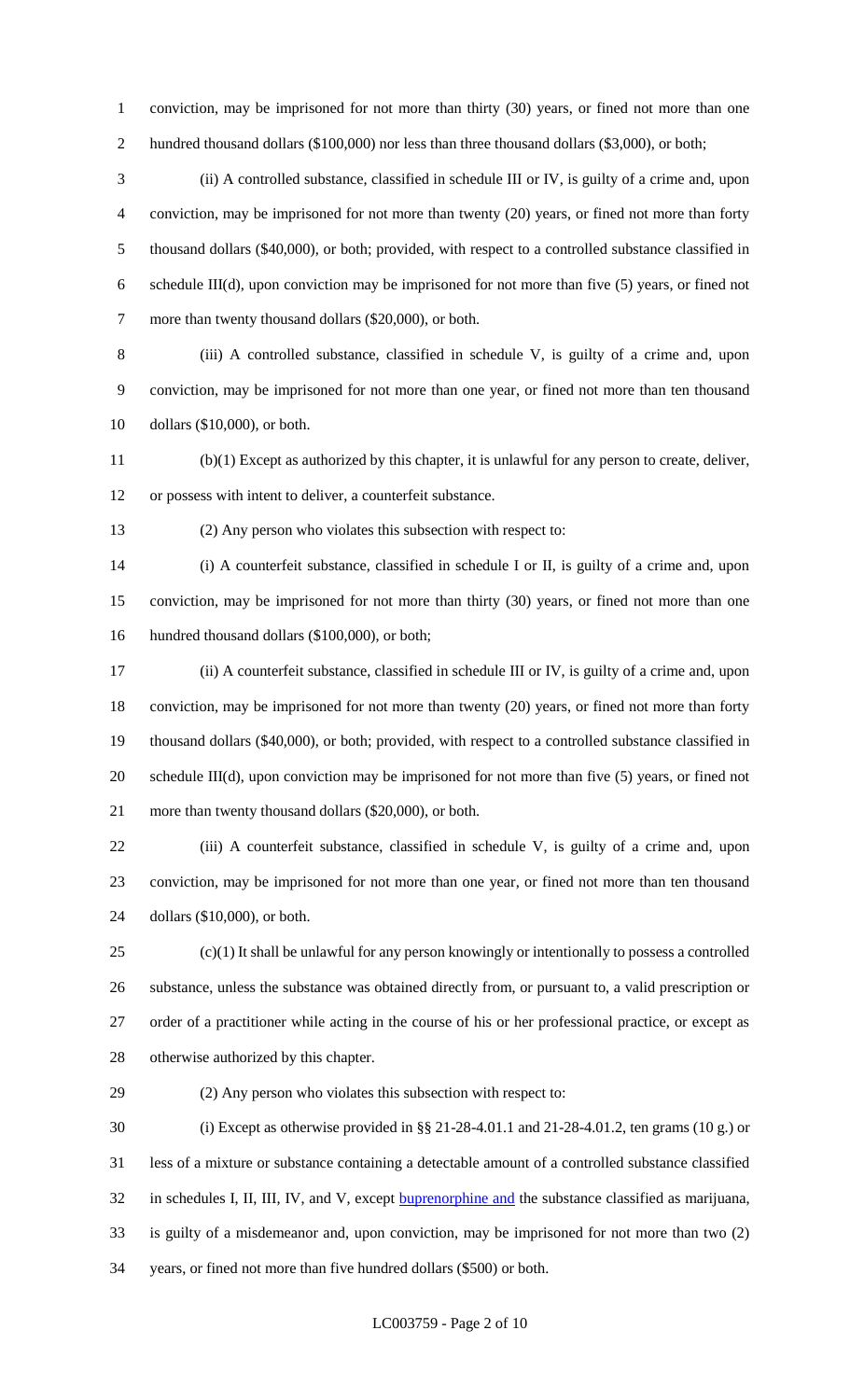(ii) Except as otherwise provided in §§ 21-28-4.01.1 and 21-28-4.01.2, more than ten grams (10 g.), but less than one ounce (1 oz.) of a mixture or substance containing a detectable amount of a controlled substance classified in schedules I, II and III, IV, and V, except buprenorphine and the substance classified as marijuana, is guilty of a felony and, upon conviction, may be imprisoned 5 for not more than three (3) years, or fined not more than five thousand dollars (\$5,000), or both.

 (iii) More than one ounce (1 oz.) of a controlled substance classified in schedule I as marijuana is guilty of a misdemeanor, except for those persons subject to (a)(1), and, upon conviction, may be imprisoned for not more than one year, or fined not more than five hundred dollars (\$500), or both.

 (iv) Notwithstanding any public, special, or general law to the contrary, the possession of one ounce (1 oz.) or less of marijuana by a person who is eighteen (18) years of age or older, and who is not exempted from penalties pursuant to chapter 28.6 of this title, shall constitute a civil offense, rendering the offender liable to a civil penalty in the amount of one hundred fifty dollars (\$150) and forfeiture of the marijuana, but not to any other form of criminal or civil punishment or disqualification. Notwithstanding any public, special, or general law to the contrary, this civil penalty of one hundred fifty dollars (\$150) and forfeiture of the marijuana shall apply if the offense is the first (1st) or second (2nd) violation within the previous eighteen (18) months.

 (v) Notwithstanding any public, special, or general law to the contrary, possession of one ounce (1 oz.) or less of marijuana by a person who is seventeen (17) years of age or older and under the age of eighteen (18) years, and who is not exempted from penalties pursuant to chapter 28.6 of this title, shall constitute a civil offense, rendering the offender liable to a civil penalty in the amount of one hundred fifty dollars (\$150) and forfeiture of the marijuana; provided the minor offender 23 completes an approved, a drug-awareness program approved by the department of behavioral 24 healthcare, developmental disabilities and hospitals and community service as determined by the court. If the person seventeen (17) years of age or older and under the age of eighteen (18) years fails to complete an approved, drug-awareness program and community service within one year of the disposition, the penalty shall be a three hundred dollar (\$300) civil fine and forfeiture of the marijuana, except that if no drug-awareness program or community service is available, the penalty shall be a fine of one hundred fifty dollars (\$150) and forfeiture of the marijuana. The parents or legal guardian of any offender seventeen (17) years of age or older and under the age of eighteen (18) shall be notified of the offense and the availability of a drug-awareness and community-service 32 program. The drug-awareness program must be approved by the court, but shall, at a minimum, provide four (4) hours of instruction or group discussion and ten (10) hours of community service. Notwithstanding any other public, special, or general law to the contrary, this civil penalty shall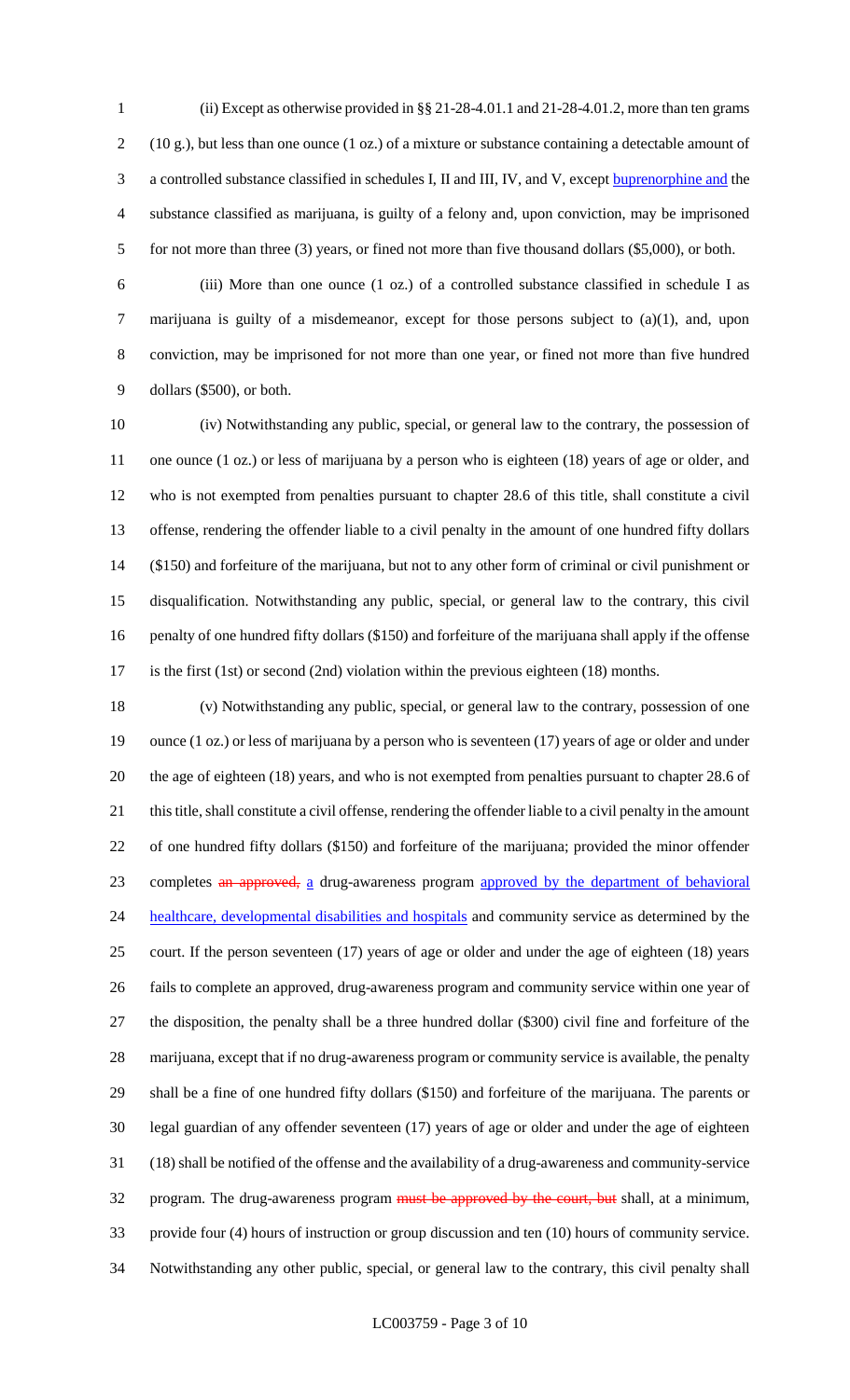apply if the offense is the first or second violation within the previous eighteen (18) months.

 (vi) Notwithstanding any public, special, or general law to the contrary, a person not exempted from penalties pursuant to chapter 28.6 of this title found in possession of one ounce (1 oz.) or less of marijuana is guilty of a misdemeanor and, upon conviction, may be imprisoned for not more than thirty (30) days, or fined not less than two hundred dollars (\$200) nor more than five hundred dollars (\$500), or both, if that person has been previously adjudicated on a violation for 7 possession of less than one ounce (1 oz.) of marijuana under  $(c)(2)(iv)$  or  $(c)(2)(v)$  two (2) times in the eighteen (18) months prior to the third (3rd) offense.

9 (vii) Any unpaid civil fine issued under  $(c)(2)(iv)$  or  $(c)(2)(v)$  shall double to three hundred dollars (\$300) if not paid within thirty (30) days of the disposition. The civil fine shall double again to six hundred dollars (\$600) if it has not been paid within ninety (90) days.

12 (viii) No person may be arrested for a violation of  $(c)(2)(iv)$  or  $(c)(2)(v)$  of this subsection except as provided in this subparagraph. Any person in possession of an identification card, license, or other form of identification issued by the state or any state, city, or town, or any college or university, who fails to produce the same upon request of a police officer who informs the person that he or she has been found in possession of what appears to the officer to be one ounce (1 oz.) or less of marijuana, or any person without any such forms of identification who fails or refuses to truthfully provide his or her name, address, and date of birth to a police officer who has informed such person that the officer intends to provide such individual with a citation for possession of one ounce (1 oz.) or less of marijuana, may be arrested.

21 (ix) No violation of (c)(2)(iv) or (c)(2)(v) of this subsection shall be considered a violation of parole or probation.

 (x) Any records collected by any state agency, tribunal, or the family court that include 24 personally identifiable information about violations of  $(c)(2)(iv)$  or  $(c)(2)(v)$  shall not be open to public inspection in accordance with § 8-8.2-21.

(3) Jurisdiction.

 (i) Any and all adjudications of violations of (c)(2)(i) shall be within the original jurisdiction of the Rhode Island superior court. The department of attorney general shall prosecute 29 any and all violations of  $(c)(2)(i)$ .

30 (ii) Any and all violations of  $(c)(2)(iv)$  and  $(c)(2)(v)$  shall be the exclusive jurisdiction of the Rhode Island traffic tribunal. All money associated with the civil fine issued under (c)(2)(iv) or (c)(2)(v) shall be payable to the Rhode Island traffic tribunal. Fifty percent (50%) of all fines collected by the Rhode Island traffic tribunal from civil penalties issued pursuant to (c)(2)(iv) or (c)(2)(v) shall be expended on drug-awareness and treatment programs for youth deposited as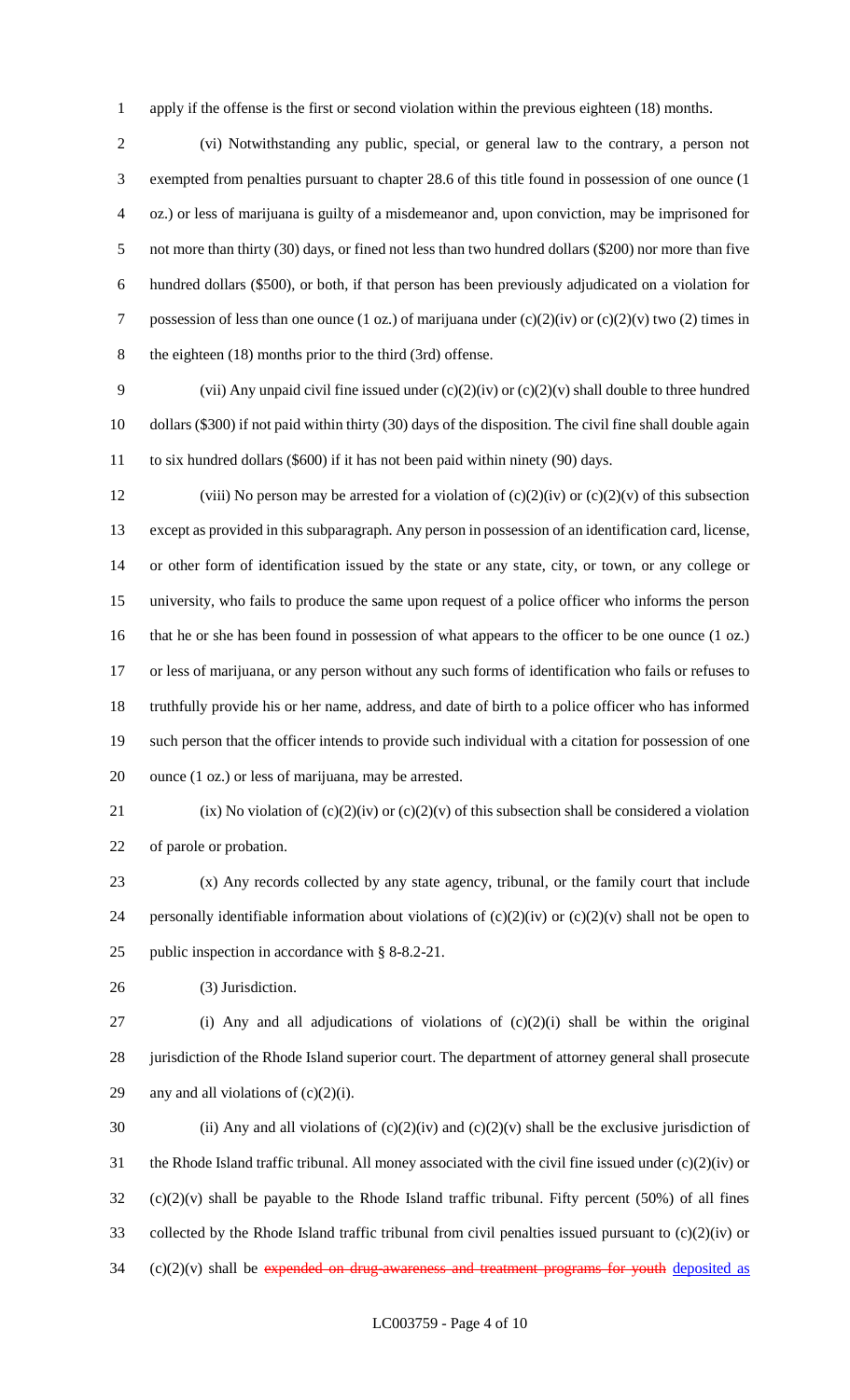1 general revenues to be allocated by the department of behavioral healthcare, developmental 2 disabilities and hospitals (BHDDH) and used to fund substance abuse prevention programs and 3 student assistance programs for youth pursuant to chapters 21.2 and 21.3 of title 16, and in 4 accordance with the criteria set forth in §§ 16-21.2-4(a) and 16-21.3-2(a). 5 (4) Additionally, every person convicted or who pleads nolo contendere under (c)(2)(i) or 6 (c)(2)(ii) or convicted or who pleads nolo contendere a second or subsequent time under (c)(2)(iii), 7 who is not sentenced to a term of imprisonment to serve for the offense, shall be required to: 8 (i) Perform up to one hundred (100) hours of community service; 9 (ii) Attend and complete a drug-counseling and education program, as prescribed, by the 10 director of the department of behavioral healthcare, developmental disabilities and hospitals and 11 pay the sum of four hundred dollars (\$400) to help defray the costs of this program which shall be 12 deposited as general revenues to be allocated by the department of behavioral healthcare, 13 developmental disabilities and hospitals (BHDDH) and used to fund substance abuse prevention 14 programs and student assistance programs for youth pursuant to chapters 21.2 and 21.3 of title 16 15 and in accordance with the criteria set forth in §§ 16-21.2-4(a) and 16-21.3-2(a). Failure to attend 16 may result, after hearing by the court, in jail sentence up to one year; 17 (iii) The court shall not suspend any part or all of the imposition of the fee required by this 18 subsection, unless the court finds an inability to pay; 19 (iv) If the offense involves the use of any automobile to transport the substance or the 20 substance is found within an automobile, then a person convicted or who pleads nolo contendere 21 under (c)(2)(i), (c)(2)(ii) or (c)(2)(iii) shall be subject to a loss of license for a period of six (6) 22 months for a first offense and one year for each offense after. 23 (5) All fees assessed and collected pursuant to  $\left(\frac{e}{2}\right)$  (iii) subsection (c)(4)(ii) of this section 24 shall be deposited as general revenues to be allocated by the department of behavioral healthcare, 25 developmental disabilities and hospitals (BHDDH) and used to fund substance abuse prevention 26 programs and student assistance programs for youth pursuant to chapters 21.2 and 21.3 of title 16 27 and in accordance with the criteria set forth in §§ 16-21.2-4(a) and 16-21.3-2(a) shall be deposited 28 as general revenues and shall be collected from the person convicted or who pleads nolo contendere 29 before any other fines authorized by this chapter. 30 (d) It shall be unlawful for any person to manufacture, distribute, or possess with intent to

 manufacture or distribute, an imitation controlled substance. Any person who violates this subsection is guilty of a crime and, upon conviction, shall be subject to the same term of imprisonment and/or fine as provided by this chapter for the manufacture or distribution of the controlled substance that the particular imitation controlled substance forming the basis of the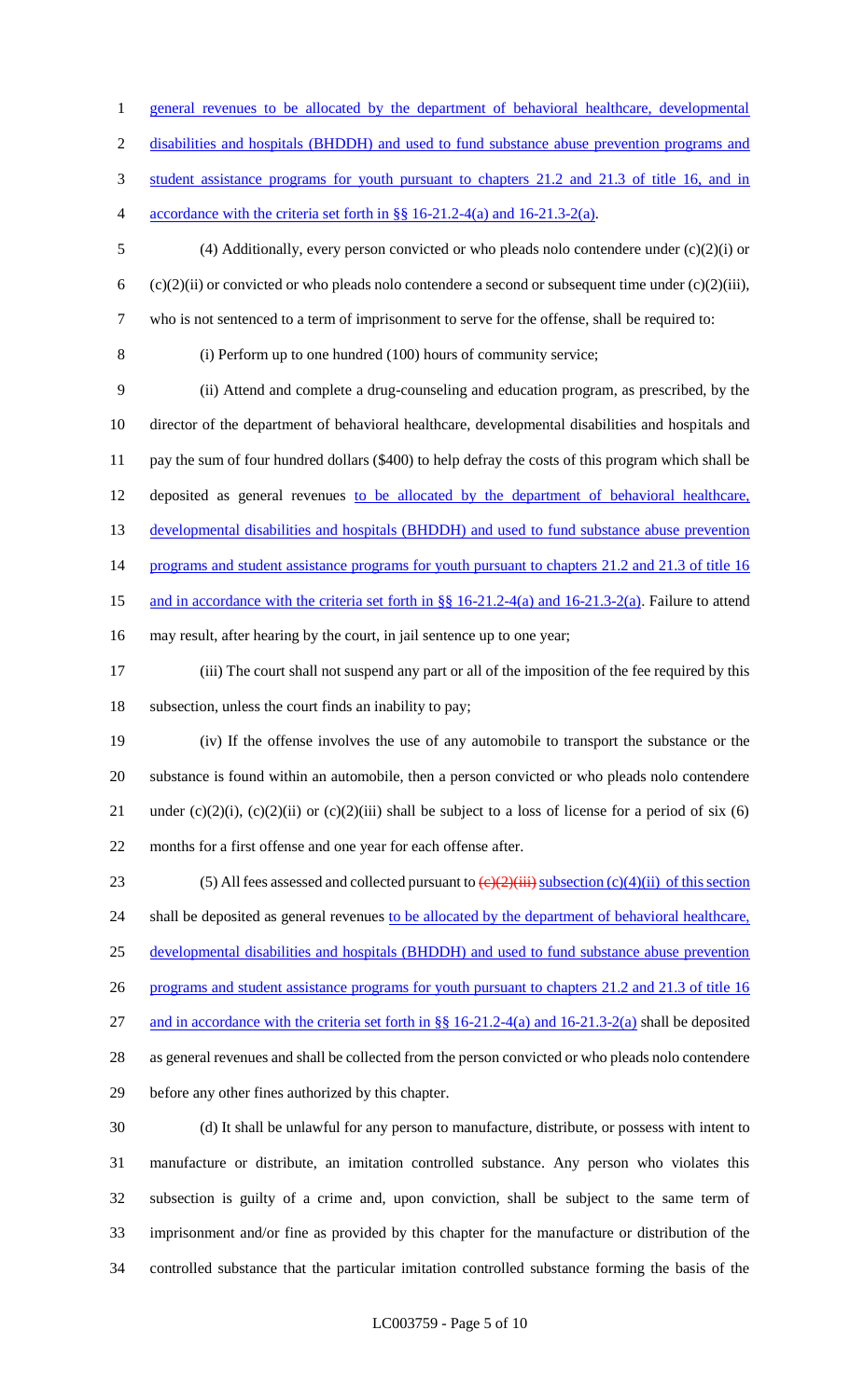prosecution was designed to resemble and/or represented to be; but in no case shall the imprisonment be for more than five (5) years nor the fine for more than twenty thousand dollars (\$20,000).

 (e) It shall be unlawful for a practitioner to prescribe, order, distribute, supply, or sell an anabolic steroid or human growth hormone for: (1) Enhancing performance in an exercise, sport, or game, or (2) Hormonal manipulation intended to increase muscle mass, strength, or weight without a medical necessity. Any person who violates this subsection is guilty of a misdemeanor and, upon conviction, may be imprisoned for not more than six (6) months or a fine of not more than one thousand dollars (\$1,000), or both.

 (f) It is unlawful for any person to knowingly or intentionally possess, manufacture, distribute, or possess with intent to manufacture or distribute, any extract, compound, salt derivative, or mixture of salvia divinorum or datura stramonium or its extracts unless the person is exempt pursuant to the provisions of § 21-28-3.30. Notwithstanding any laws to the contrary, any person who violates this section is guilty of a misdemeanor and, upon conviction, may be imprisoned for not more than one year, or fined not more than one thousand dollars (\$1,000), or both. The provisions of this section shall not apply to licensed physicians, pharmacists, and accredited hospitals and teaching facilities engaged in the research or study of salvia divinorum or datura stramonium and shall not apply to any person participating in clinical trials involving the use of salvia divinorum or datura stramonium.

 SECTION 2. Sections 16-21.2-4 and 16-21.2-5 of the General Laws in Chapter 16-21.2 entitled "The Rhode Island Substance Abuse Prevention Act" are hereby amended to read as follows:

#### **16-21.2-4. Substance abuse prevention program.**

 (a) The department of behavioral healthcare, developmental disabilities and hospitals shall be charged with the administration of this chapter and shall:

26 (1) Identify funding distribution criteria;

(2) Identify criteria for effective substance abuse prevention programs; and

28 (3) provide Provide grants to assist in the planning, establishment, and operation and 29 reporting of substance abuse prevention programs. Grants under this section shall be made to municipal governments or their designated agents according to the following guidelines:

 $\left(\frac{1}{4}\right)$  The maximum grant shall be one hundred twenty-five thousand dollars (\$125,000); provided, however, in the event that available funding exceeds \$1.6 million in a fiscal year, those surplus funds are to be divided proportionately among the cities and towns on a per capita basis but in no event shall the city of Providence exceed a maximum grant cap of \$175,000.00.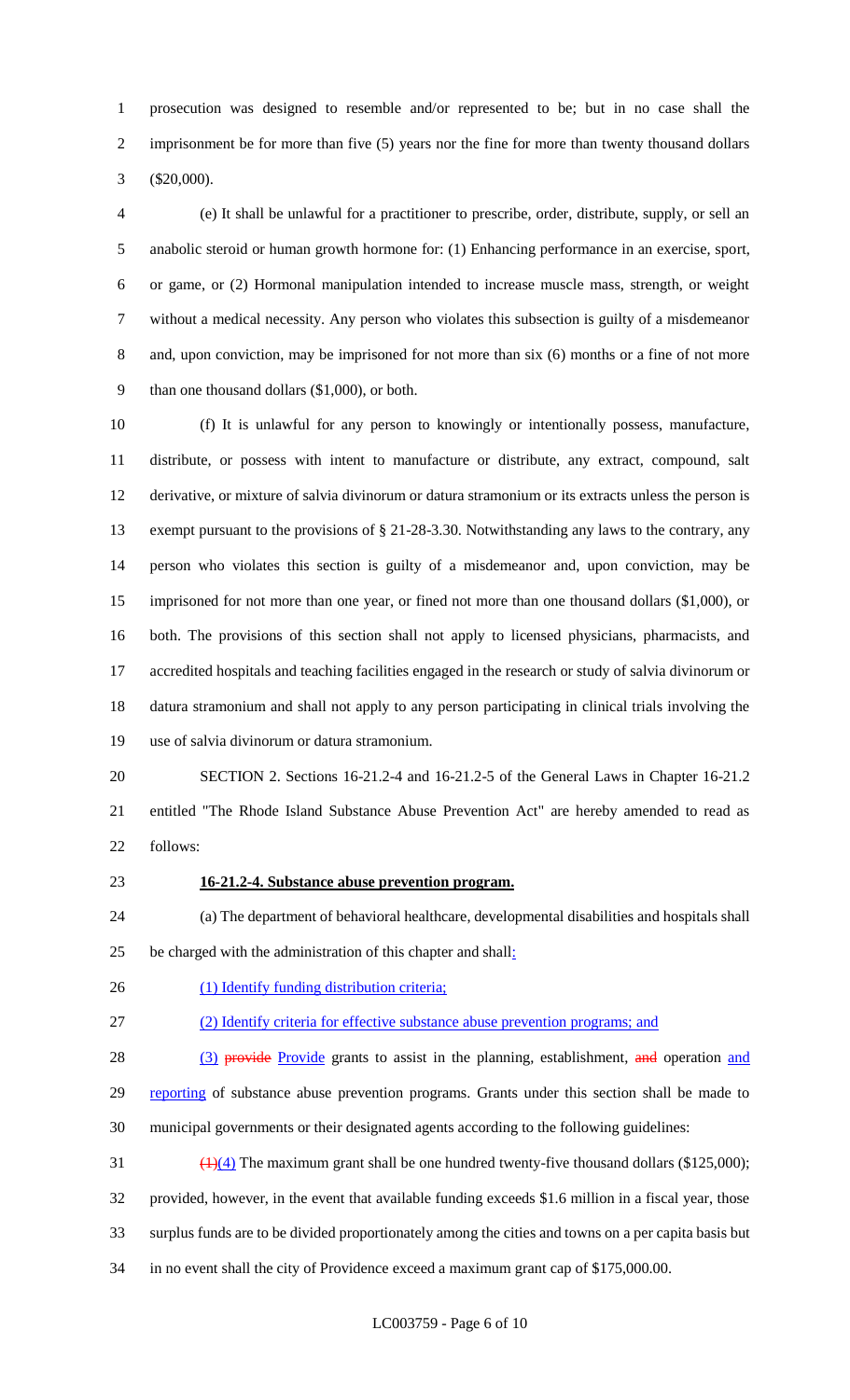$\frac{(2)(5)}{2}$  In order to obtain a grant, the municipality or its designated agent must in the first

program in

year:

| (i) Demonstrate the municipality's need for a comprehensive substance abuse |
|-----------------------------------------------------------------------------|
| the areas of prevention and education.                                      |

 (ii) Demonstrate that the municipality to be provided a grant has established by appropriate legislative or executive action, a substance abuse prevention council which shall assist in assessing the needs and resources of the community, developing a three (3) year plan of action addressing the identified needs, the operation and implementation of the overall substance abuse prevention program; coordinating existing services such as law enforcement, prevention, treatment, and education; consisting of representatives of the municipal government, representatives of the school system, parents, and human service providers.

 (iii) Demonstrate the municipality's ability to develop a plan of implementation of a comprehensive three (3) year substance abuse prevention program based on the specific needs of the community to include high risk populations of adolescents, children of substance abusers, and primary education school aged children.

 (iv) Agree to conduct a survey/questionnaire of the student population designed to establish the extent of the use and abuse of drugs and alcohol in students throughout the local community's school population.

 (v) Demonstrate that at least twenty percent (20%) of the cost of the proposed program will be contributed either in cash or in-kind by public or private resources within the municipality.

(6) Each municipality that receives a grant must demonstrate in an annual written report

22 submitted to the department of behavioral healthcare, developmental disabilities and hospitals that

the funding issued is expended on substance abuse prevention programs that reflect the criteria

24 pursuant to subsection (a) of this section.

 (b) The department of behavioral healthcare, developmental disabilities and hospitals shall adopt rules and regulations necessary and appropriate to carry out the purposes of this section.

#### **16-21.2-5. Funding of substance abuse prevention program.**

28 (a) $(1)$  Money to fund the Rhode Island Substance Abuse Prevention Act shall be 29 appropriated from state general revenues and shall be raised by assessing an additional penalty of not to exceed thirty dollars (\$30.00) for all speeding violations as set forth in § 31-43-5.1 § 31- 41.1-4.

 (2) Money to fund the Rhode Island substance abuse prevention program shall also be appropriated from state general revenues collected by any state or municipal court from civil 34 penalties issued pursuant to §§ 21-28-4.01(c)(2)(iv) and 21-28-4.01(c)(2)(v) to the extent that the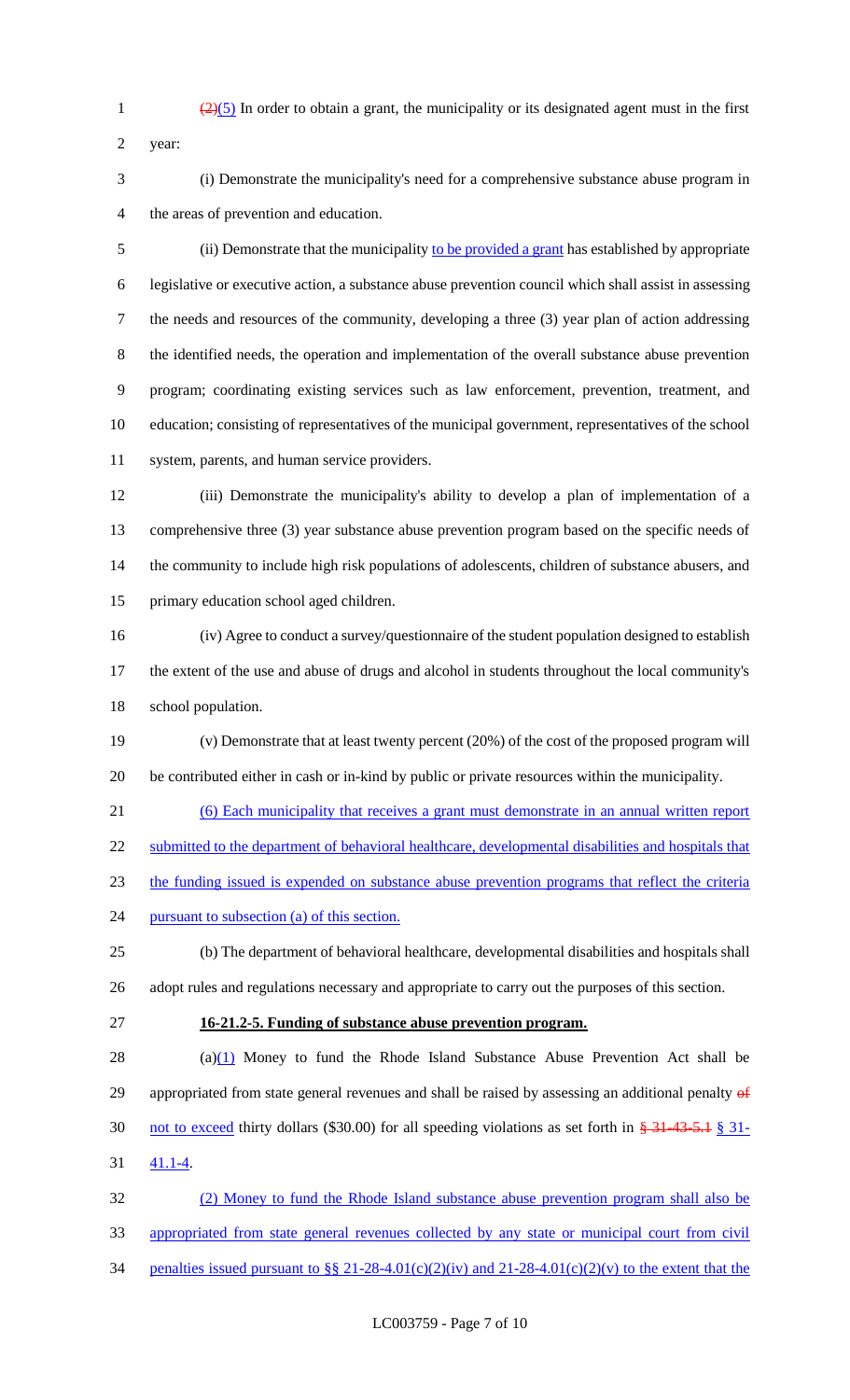| $\mathbf{1}$   | revenues collected are not otherwise specifically appropriated and the available funds shall be      |
|----------------|------------------------------------------------------------------------------------------------------|
| $\overline{2}$ | allocated in accordance with the distribution criteria identified by the department of behavioral    |
| 3              | healthcare, developmental disabilities and hospitals set forth in § 16-21.2-4(a).                    |
| $\overline{4}$ | (3) The money shall be deposited as general revenues. The department of behavioral                   |
| $\mathfrak{S}$ | healthcare, developmental disabilities and hospitals may utilize up to ten percent (10%) of the sums |
| 6              | appropriated for the purpose of administering the substance abuse prevention program.                |
| $\tau$         | (b) Grants made under this chapter shall not exceed money available in the substance abuse           |
| 8              | prevention program.                                                                                  |
| 9              | SECTION 3. The title of Chapter 16-21.3 of the General Laws entitled "The Rhode Island"              |
| 10             | Student Assistance Junior High/Middle School Act" is hereby amended to read as follows:              |
| 11             | <b>CHAPTER 16-21.3</b>                                                                               |
| 12             | The Rhode Island Student Assistance Junior High/Middle School Act                                    |
| 13             | <b>CHAPTER 16-21.3</b>                                                                               |
| 14             | THE RHODE ISLAND STUDENT ASSISTANCE HIGH SCHOOL/JUNIOR HIGH/MIDDLE                                   |
| 15             | <b>SCHOOL ACT</b>                                                                                    |
| 16             | SECTION 4. Sections 16-21.3-2 and 16-21.3-3 of the General Laws in Chapter 16-21.3                   |
| 17             | entitled "The Rhode Island Student Assistance Junior High/Middle School Act" are hereby              |
| 18             | amended to read as follows:                                                                          |
| 19             | 16-21.3-2. Junior high/middle school student assistance program. High school/junior                  |
| 20             | high/middle school student assistance program.                                                       |
| 21             | (a) The department of behavioral healthcare, developmental disabilities and hospitals shall          |
| 22             | be charged with the administration of this chapter and shall:                                        |
| 23             | (1) Identify funding distribution criteria;                                                          |
| 24             | (2) Identify criteria for effective substance abuse prevention program; and                          |
| 25             | (3) contract Contract with appropriate substance abuse prevention/intervention agencies to           |
| 26             | provide student assistance services that incorporate the criteria in high school/junior high/middle  |
| 27             | schools.                                                                                             |
| 28             | (b) Following the first complete year of operation, school systems receiving high                    |
| 29             | school/junior high/middle school student assistance services will be required to contribute twenty   |
| 30             | percent (20%) of the costs of student assistance counselors to the service provider agency in order  |
| 31             | to continue the services.                                                                            |
| 32             | 16-21.3-3. Funding of junior high/middle school student assistance program. Funding                  |
| 33             | of high school/junior high/middle school student assistance program.                                 |
| 34             | $(a)(1)$ Money to fund this program shall be raised by assessing an additional substance             |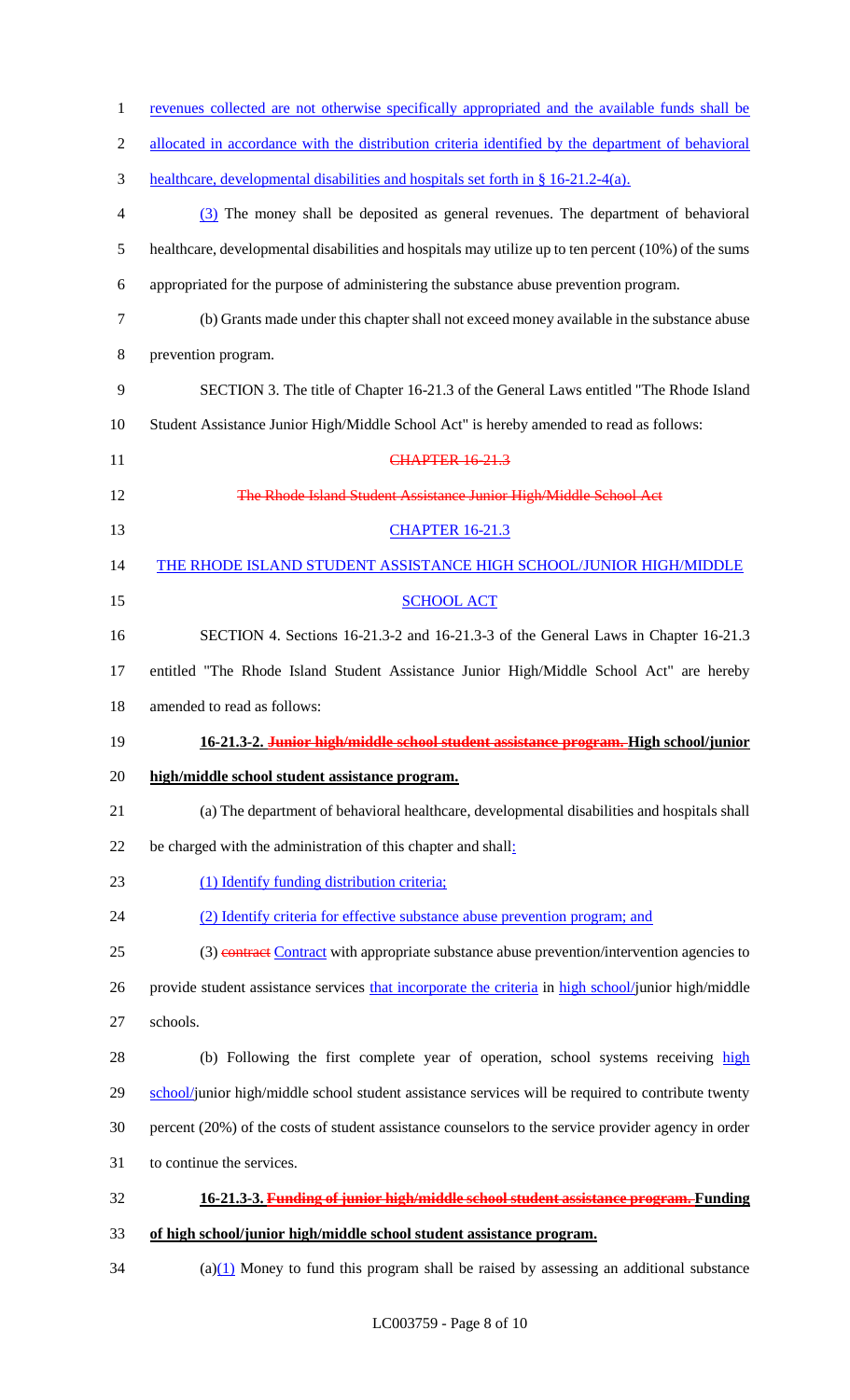1 abuse prevention assessment of not to exceed thirty dollars (\$30.00) for all moving motor vehicle violations handled by the traffic tribunal including, but not limited to, those violations set forth in § 31-41.1-4, except for speeding. The money shall be deposited in a restricted purpose receipt account separate from all other accounts within the department of behavioral healthcare, developmental disabilities and hospitals. The restricted purpose receipt account shall be known as the high school/junior high/middle school student assistance fund and the traffic tribunal shall 7 transfer money from the high school/junior high/middle school student assistance fund to the department of behavioral healthcare, developmental disabilities and hospitals for the administration 9 of the Rhode Island Student Assistance High School/Junior High/Middle School Act.

10 (2) Money to fund the Rhode Island substance abuse prevention program shall also be 11 appropriated from state general revenues collected by any state or municipal court from civil 12 penalties issued pursuant to §§ 21-28-4.01(c)(2)(iv) and 21-28-4.01(c)(2)(v) to the extent that the 13 revenues collected are not otherwise specifically appropriated and the available funds shall be 14 allocated in accordance with the distribution criteria identified by the department of behavioral 15 healthcare, developmental disabilities and hospitals set forth in § 16-21.2-4(a). 16 (b) The department of behavioral healthcare, developmental disabilities and hospitals may 17 utilize up to ten percent (10%) of the sums collected from the additional penalty for the purpose of 18 administering the program.

19 SECTION 5. This act shall take effect on July 1, 2022.

======== LC003759 ========